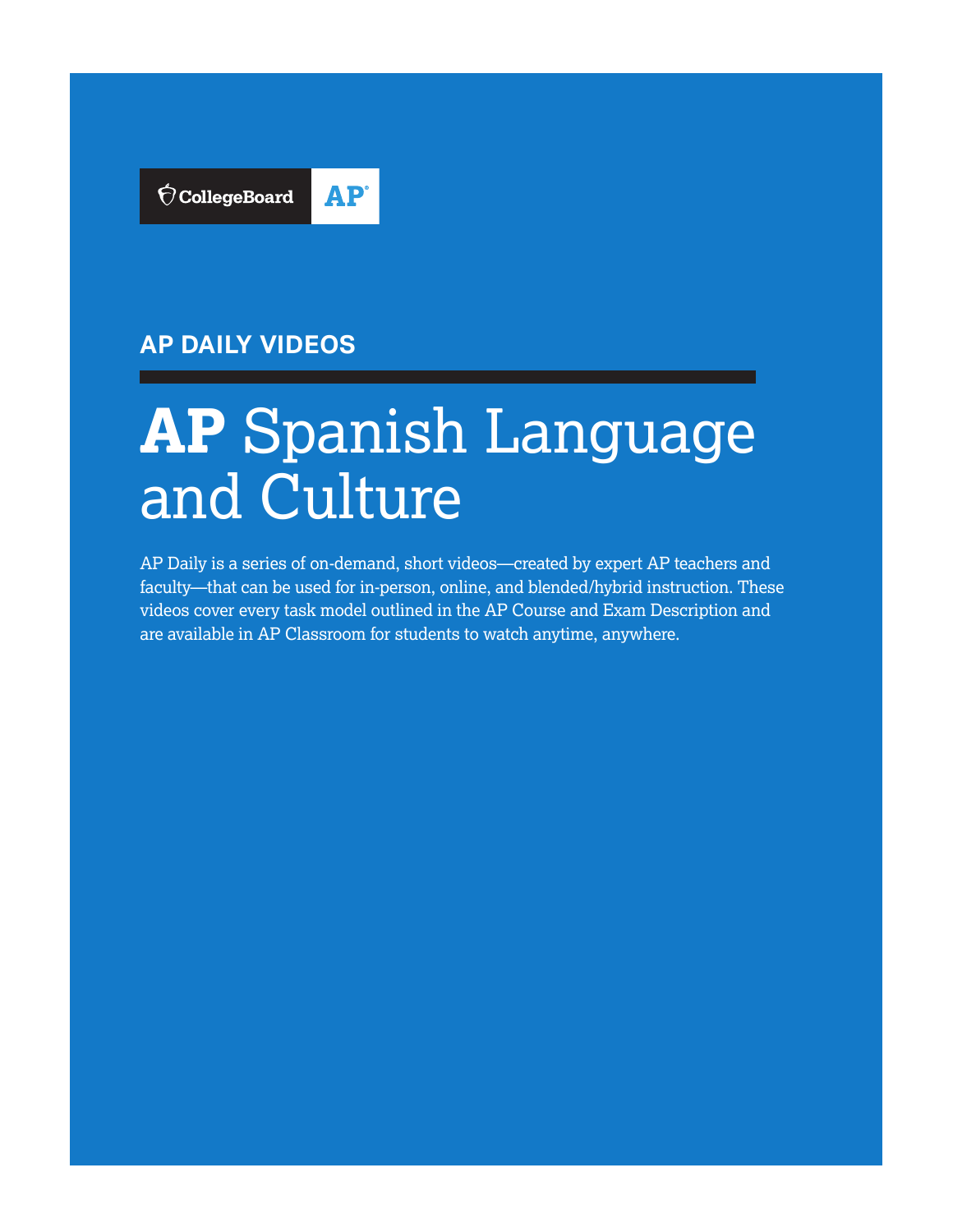| <b>Video Title</b>                              | <b>Task Model</b>        | <b>Video Focus</b>                                                                                                                                              | <b>Instructor</b>          |
|-------------------------------------------------|--------------------------|-----------------------------------------------------------------------------------------------------------------------------------------------------------------|----------------------------|
| 1: Promotional Materials Promotional<br>Video 1 | Materials                | Identifying the main idea and purpose of the text, the<br>supporting details, and the intended audience.                                                        | Laura Zinke                |
| 1: Promotional Materials Promotional<br>Video 2 | Materials                | Working with vocabulary words both familiar and unfamiliar to Laura Zinke<br>determine their meaning within the context of a text.                              |                            |
| 1: Promotional Materials Promotional<br>Video 3 | Materials                | Identifying cultural connections and topics.                                                                                                                    | Laura Zinke                |
| 1: Letter Video 1                               | Letter                   | The parts and functions of a formal letter.                                                                                                                     | Clarissa Adams<br>Fletcher |
| 1: Letter Video 2                               | Letter                   | The main idea and supporting details in a letter.                                                                                                               | Clarissa Adams<br>Fletcher |
| 1: Conversation and<br>Chart Video 1            | Chart                    | Conversation and Identifying the main idea and supporting details in a<br>conversation and chart.                                                               | Laura Zinke                |
| 1: Conversation and<br>Chart Video 2            | Chart                    | Conversation and Identifying data from an infographic and determining the<br>meaning of a variety of vocabulary.                                                | Laura Zinke                |
| 1: Conversation and<br>Chart Video 3            | Chart                    | Conversation and Identifying the point of view; making cultural connections.                                                                                    | Laura Zinke                |
| 1: Email Reply Video 1                          | Email Reply              | The beginning stages of writing an interpersonal email reply,<br>and what one should include in the email.                                                      | Clarissa Adams<br>Fletcher |
| 1: Email Reply Video 2                          | Email Reply              | The conventions of formal email; how to respond to questions<br>and ask for more information.                                                                   | Clarissa Adams<br>Fletcher |
| 1: Email Reply Video 3                          | Email Reply              | Practice and application: analysis of an email and practice<br>response.                                                                                        | Clarissa Adams<br>Fletcher |
| 1: Conversation Video 1                         | Conversation             | How to make meaning of unfamiliar vocabulary through context Laura Zinke<br>clues and use strategies for initiating, maintaining, and closing<br>conversations. |                            |
| 1: Conversation Video 2                         | Conversation             | Participating in a conversation as fully and completely as<br>possible, providing relevant information and using appropriate<br>register for the situation.     | Laura Zinke                |
| 1: Conversation Video 3                         | Conversation             | Using traditional communication strategies to enhance<br>communications; making cultural connections.                                                           | Laura Zinke                |
| 1: Cultural Presentation<br>Video 1             | Cultural<br>Presentation | The beginning stages of doing research to create cultural<br>presentations, with a focus on products, practices, and<br>perspectives.                           | Clarissa Adams<br>Fletcher |
| 1: Cultural Presentation<br>Video 2             | Cultural<br>Presentation | Identifying cultural elements (products, practices, and<br>perspectives) in students' communities, and in other Hispanic<br>communities.                        | Clarissa Adams<br>Fletcher |
| 1: Cultural Presentation<br>Video 3             | Cultural<br>Presentation | Creating an effective cultural presentation, with a focus on<br>comparing Fiesta de San Juan and/or a similar festival in<br>students' communities.             | Clarissa Adams<br>Fletcher |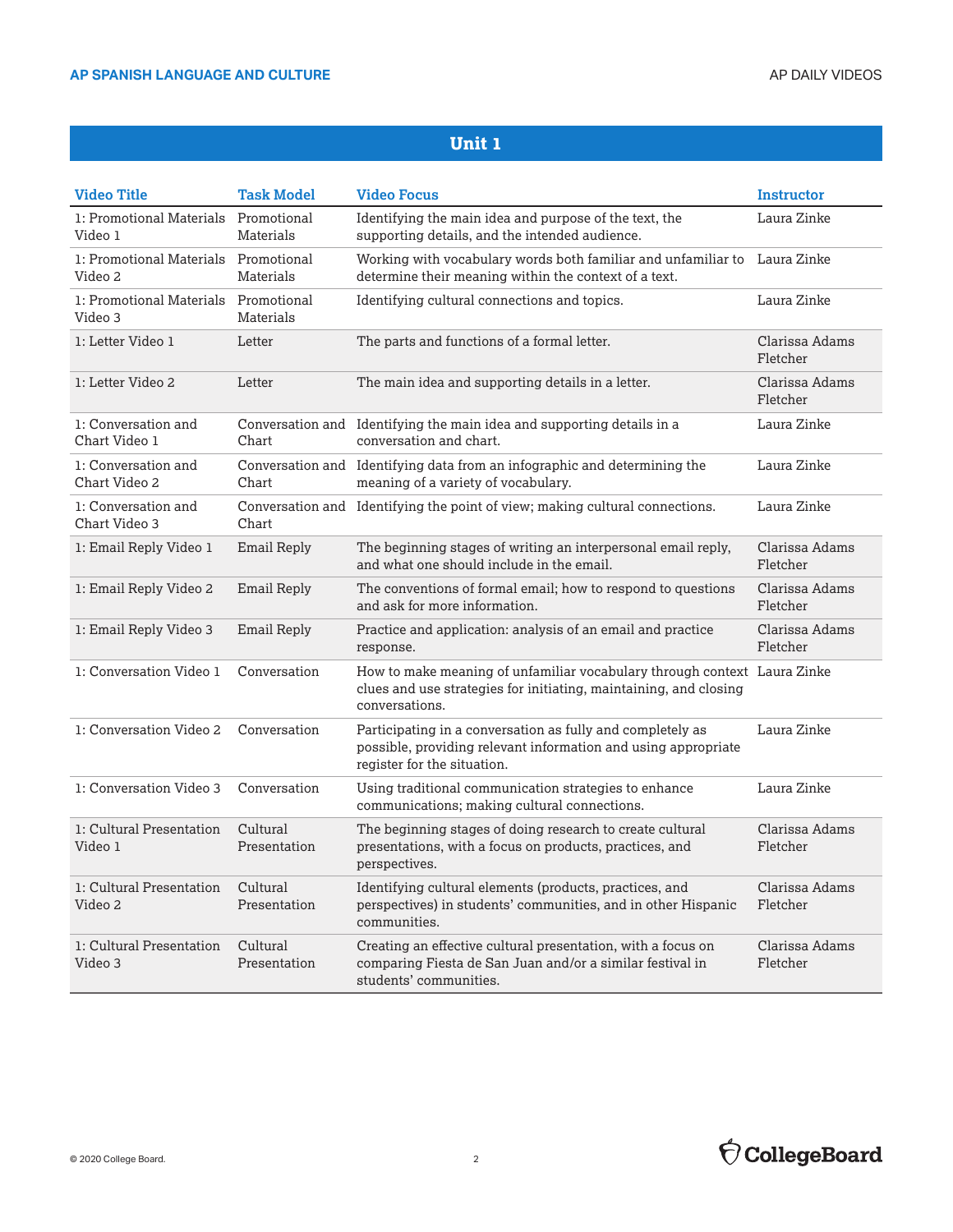| <b>Video Title</b>                                | <b>Task Model</b>           | <b>Video Focus</b>                                                                                                                                             | Instructor                 |
|---------------------------------------------------|-----------------------------|----------------------------------------------------------------------------------------------------------------------------------------------------------------|----------------------------|
| 2: Literary Text<br>Video 1                       | Literary Text               | This video will focus on identifying and summarizing<br>information from an excerpt of a literary text.                                                        | Clarissa Adams<br>Fletcher |
| 2: Literary Text<br>Video 2                       | Literary Text               | This video will focus on interpreting the distinguishing<br>features of the text such as purpose, perspective, tone, or<br>attitude.                           | Clarissa Adams<br>Fletcher |
| 2: Article and Chart Article and Chart<br>Video 1 |                             | This video will explore strategies for success on the article<br>and chart section of the AP Exam.                                                             | <b>Justin Seifts</b>       |
| 2: Article and Chart Article and Chart<br>Video 2 |                             | This video will review strategies for success on the multiple-<br>choice questions related to the article and chart.                                           | Justin Seifts              |
| 2: Audio Report and<br>Article Video 1            | Audio Report and<br>Article | This video will focus on identifying and summarizing<br>information from a nonfiction text.                                                                    | Clarissa Adams<br>Fletcher |
| 2: Audio Report and<br>Article Video 2            | Audio Report and<br>Article | This video will focus on cultural connections through<br>summarizing information from an audio.                                                                | Clarissa Adams<br>Fletcher |
| 2: Audio Report and<br>Article Video 3            | Audio Report and<br>Article | This video focuses on the connections between the article and<br>audio and how to make connections between the disciplines.                                    | Clarissa Adams<br>Fletcher |
| 2: Argumentative<br>Essay Video 1                 | Argumentative Essay         | This video will focus on how the presentational writing task<br>will be assessed.                                                                              | Clarissa Adams<br>Fletcher |
| 2: Argumentative<br>Essay Video 2                 | <b>Argumentative Essay</b>  | This video will focus on using appropriate writing strategies<br>to communicate an idea for presentational writing.                                            | Clarissa Adams<br>Fletcher |
| 2: Argumentative<br>Essay Video 3                 | <b>Argumentative Essay</b>  | This video will focus on expressing and making an argument,<br>integrating sources with details, and citing sources<br>appropriately.                          | Clarissa Adams<br>Fletcher |
| 2: Cultural<br>Comparison<br>Video 1              | Cultural Comparison         | This video will delve into the cultural comparison task,<br>looking at why culture is important and how to best<br>understand cultures.                        | <b>Justin Seifts</b>       |
| 2: Cultural<br>Comparison<br>Video 2              | Cultural Comparison         | This video builds on information from the last video. We will<br>learn what is required on the cultural comparison task and<br>how to compare two communities. | Justin Seifts              |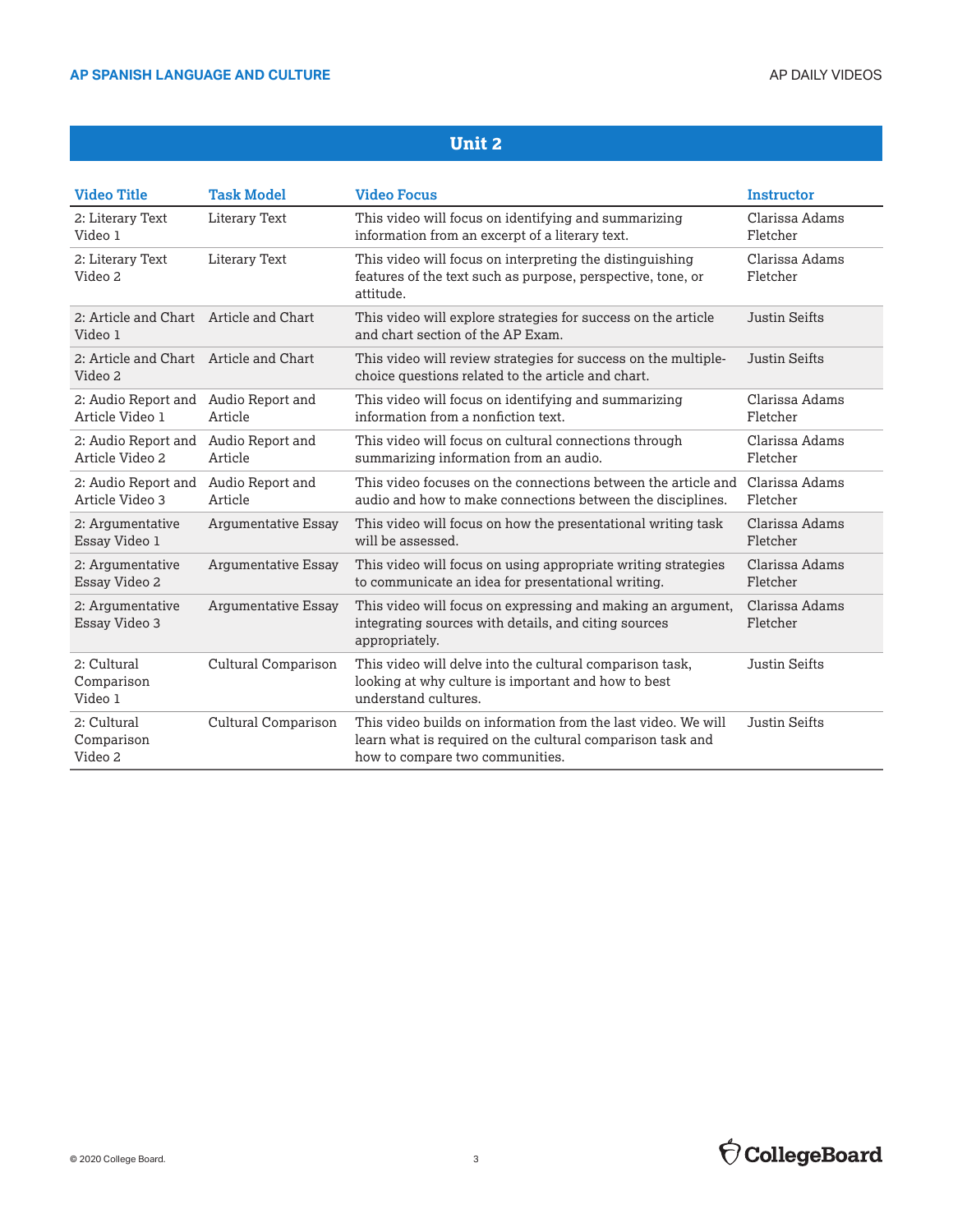| <b>Video Title</b>                   | <b>Task Model</b>            | <b>Video Focus</b>                                                                                                                                      | <b>Instructor</b>    |
|--------------------------------------|------------------------------|---------------------------------------------------------------------------------------------------------------------------------------------------------|----------------------|
| 3: Promotional<br>Materials Video 1  | <b>Promotional Materials</b> | This video will focus on identifying the main ideas and<br>supporting details, as well as summarizing the information in<br>narrative form.             | Laura Zinke          |
| 3: Promotional<br>Materials Video 2  | <b>Promotional Materials</b> | This video will focus on identifying rhetorical structures and<br>strategies, as well as deducing the meaning of unfamiliar<br>words.                   | Laura Zinke          |
| 3: Literary Text<br>Video 1          | <b>Literary Text</b>         | This video will focus on working with literary text, how to<br>identify the main ideas and supporting details.                                          | Laura Zinke          |
| 3: Literary Text<br>Video 2          | <b>Literary Text</b>         | This video will focus on working with literary text, how to<br>identify the intended audience, tone, and the point of view of<br>the author.            | Laura Zinke          |
| 3: Letter Video 1                    | Letter                       | This video will focus on how to understand the purpose of a<br>letter.                                                                                  | Laura Zinke          |
| 3: Conversation and<br>Chart Video 1 | Conversation and<br>Chart    | This video will introduce the Conversation and Chart section<br>of the AP Exam and discuss relevant strategies for success.                             | Justin Seifts        |
| 3: Conversation and<br>Chart Video 2 | Conversation and<br>Chart    | This video will provide examples for students to practice the<br>Conversation and Chart section of the AP Exam                                          | Justin Seifts        |
| 3: Email Reply<br>Video 1            | Email Reply                  | This video will review the Formal Email and focus on<br>strategies for success on the AP Exam.                                                          | <b>Justin Seifts</b> |
| 3: Email Reply<br>Video 2            | Email Reply                  | This video will give students the opportunity to practice with<br>the formal register and improve skills in interpersonal writing.                      | <b>Justin Seifts</b> |
| 3: Conversation<br>Video 1           | Conversation                 | This video on the Conversation task of the AP Exam will focus Justin Seifts<br>on strategies for success in interpersonal speaking.                     |                      |
| 3: Conversation<br>Video 2           | Conversation                 | This video will review examples of the interpersonal speaking<br>task and provide students the opportunity to implement<br>strategies learned.          | Justin Seifts        |
| 3: Cultural<br>Comparison Video 1    | Cultural Comparison          | This video will focus on developing a process for spoken<br>presentations, as well as using a variety of vocabulary words<br>and idiomatic expressions. | Laura Zinke          |
| 3: Cultural<br>Comparison Video 2    | Cultural Comparison          | This video will focus on the organizing principals of a spoken<br>presentation.                                                                         | Laura Zinke          |
| 3: Cultural<br>Comparison Video 3    | Cultural Comparison          | This video will focus on using a variety of grammar and<br>syntax as well as identifying products, practices, and<br>perspectives.                      | Laura Zinke          |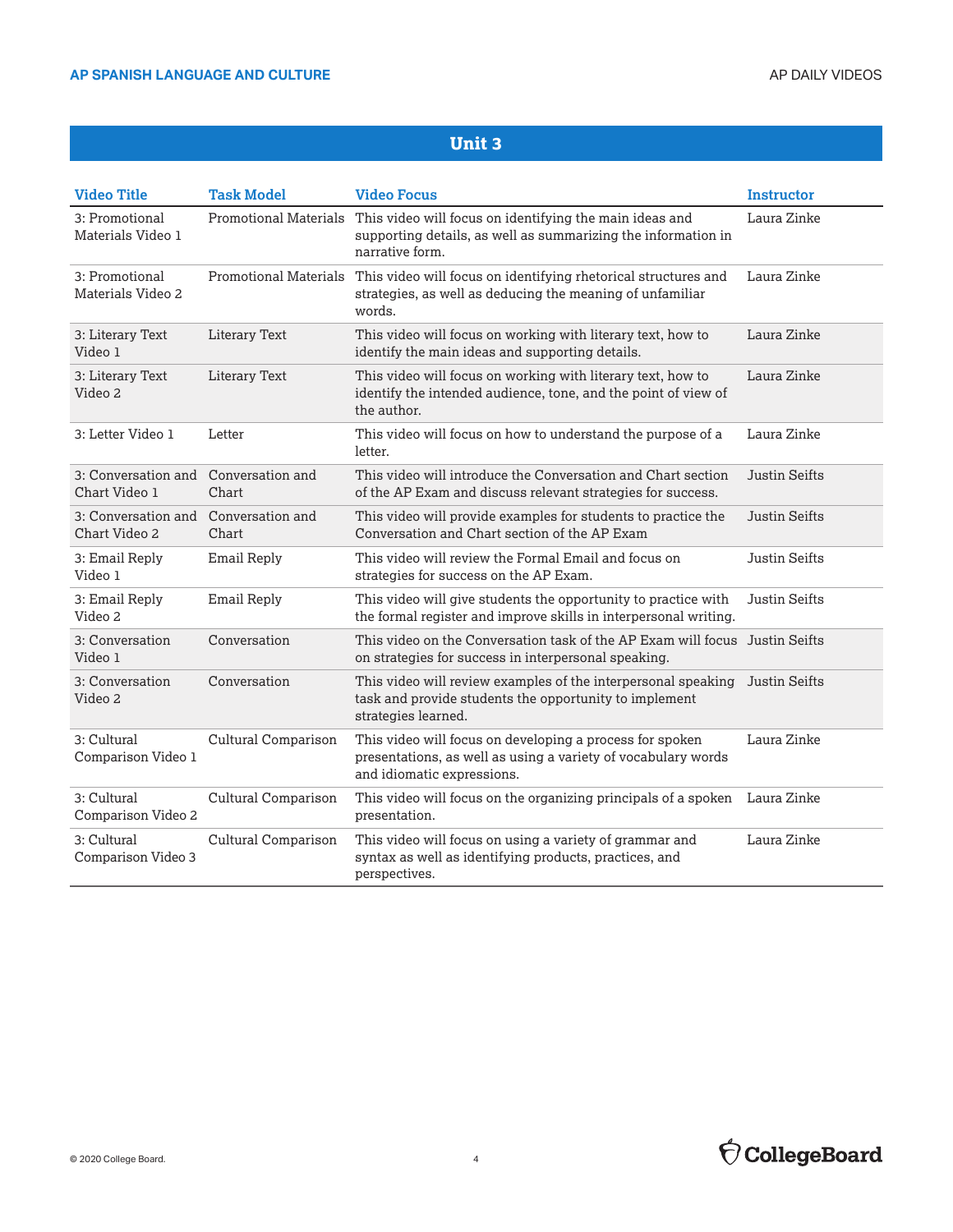| <b>Video Title</b>                                | <b>Task Model</b>          | <b>Video Focus</b>                                                                                                                                | Instructor         |
|---------------------------------------------------|----------------------------|---------------------------------------------------------------------------------------------------------------------------------------------------|--------------------|
| 4: Article and Chart<br>Video 1                   | Article and Chart          | This video will focus on how to identify and describe the main Frank Masel<br>ideas in the two sources provided.                                  |                    |
| 4: Article and Chart Article and Chart<br>Video 2 |                            | This video will focus on how to identify points of view from a<br>given text.                                                                     | Frank Masel        |
| 4: Article and Chart Article and Chart<br>Video 3 |                            | This video will focus on how to make interdisciplinary and<br>cultural connections.                                                               | Frank Masel        |
| 4: Interview Video 1 Interview                    |                            | This video will focus on how to make cross-cultural and<br>interdisciplinary connections.                                                         | Frank Masel        |
| 4: Interview Video 2 Interview                    |                            | This video will focus on how to identify and describe points<br>of view, tone, or attitude when interpreting the content of the<br>source.        | <b>Frank Masel</b> |
| 4: Instructions<br>Video 1                        | Instructions               | This video will focus on how to describe the literal meaning of Frank Masel<br>a source.                                                          |                    |
| 4: Instructions<br>Video 2                        | Instructions               | This video will focus on how to identify the purpose of the<br>source and deduce the meaning of unfamiliar words.                                 | Frank Masel        |
| 4: Presentation<br>Video 1                        | Presentation               | This video will focus on the interpretation of distinguished<br>features in an audio presentation.                                                | Yensen Lambert     |
| 4: Presentation<br>Video 2                        | Presentation               | This video will focus on strategies on how to infer the<br>meaning of new vocabulary from the context provided.                                   | Yensen Lambert     |
| 4: Argumentative<br>Essay Video 1                 | <b>Argumentative Essay</b> | This video will provide strategies for organized written<br>presentations as well as how to present a clear point of view.                        | Yensen Lambert     |
| 4: Argumentative<br>Essay Video 2                 | <b>Argumentative Essay</b> | This video will focus on the use of sophisticated language<br>structures and cohesive devices to present a point of view.                         | Yensen Lambert     |
| 4: Argumentative<br>Essay Video 3                 | Argumentative Essay        | This video will provide strategies on how to integrate a point<br>of view with authentic sources in written presentations.                        | Yensen Lambert     |
| 4: Cultural<br>Comparison<br>Video 1              | Cultural Comparison        | This video will focus on how to integrate cultural products and Yensen Lambert<br>practices to support the presentation of cultural perspectives. |                    |
| 4: Cultural<br>Comparison<br>Video 2              | Cultural Comparison        | This video will focus on the use of varied and sophisticated<br>vocabulary.                                                                       | Yensen Lambert     |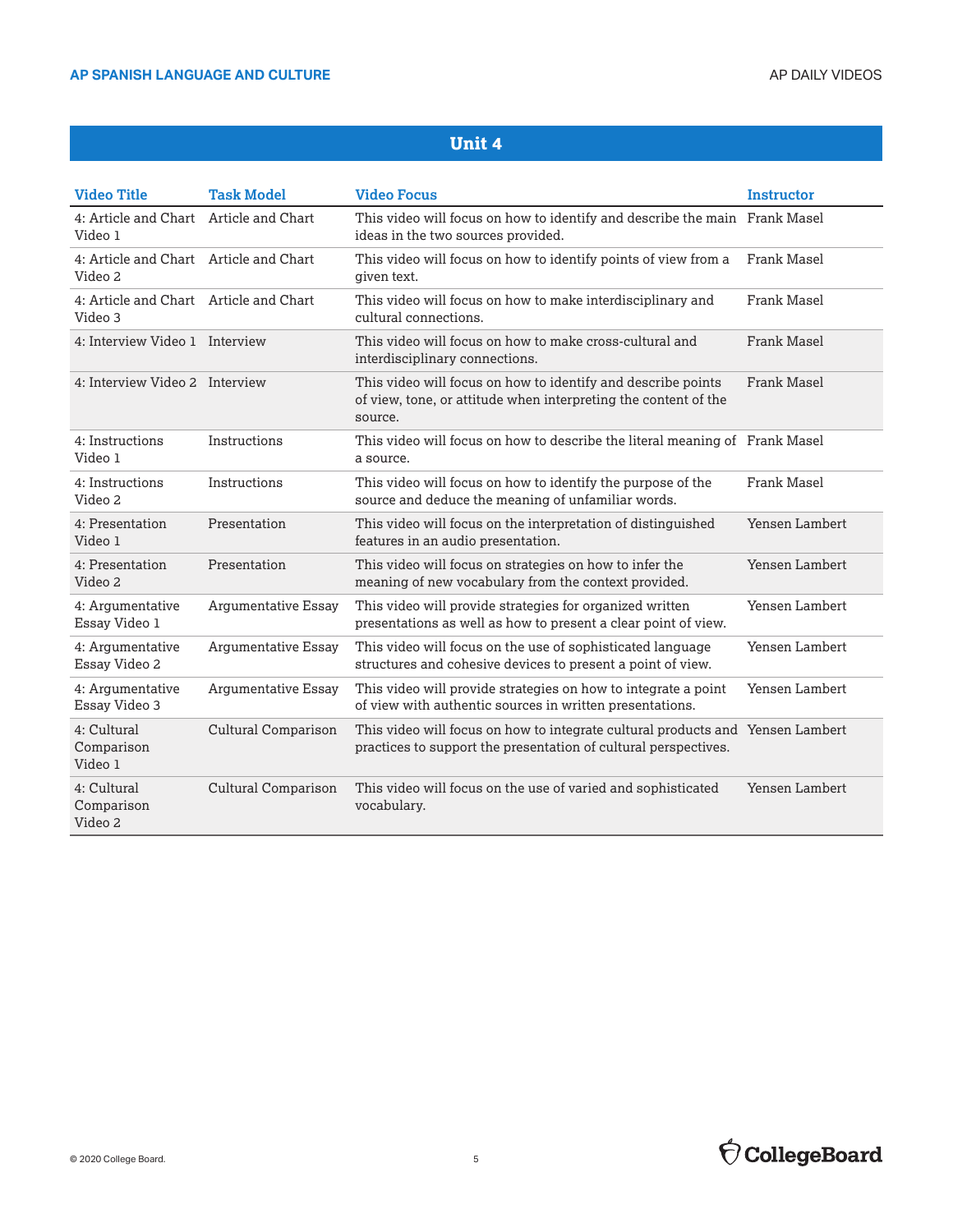| <b>Video Title</b>                                    | <b>Task Model</b>         | <b>Video Focus</b>                                                                                                                                                   | Instructor     |
|-------------------------------------------------------|---------------------------|----------------------------------------------------------------------------------------------------------------------------------------------------------------------|----------------|
| 5: Literary Text<br>Video 1                           | Literary Text             | This video we will focus on how to make cultural connections. Frank Masel                                                                                            |                |
| 5: Literary Text<br>Video 2                           | Literary Text             | This video will focus on how to interpret the meaning and<br>features of a text.                                                                                     | Frank Masel    |
| 5: Conversation and<br>Chart Video 1                  | Conversation and<br>Chart | This video will focus on how to interpret data from a chart.                                                                                                         | Yensen Lambert |
| 5: Conversation and Conversation and<br>Chart Video 2 | Chart                     | This video will focus on how to identify the purpose and point Yensen Lambert<br>of view of an audio text.                                                           |                |
| 5: Interview Video 1 Interview                        |                           | This video will focus on how to identify the purpose and point Yensen Lambert<br>of view in spoken exchanges.                                                        |                |
| 5: Instructions<br>Video 1                            | Instructions              | This video will focus on how to identify the tone and point of<br>view of an authentic audio source.                                                                 | Yensen Lambert |
| 5: Instructions<br>Video 2                            | Instructions              | This video will focus on how to deduce the meaning of<br>unfamiliar words in a familiar context.                                                                     | Yensen Lambert |
| 5: Email Reply<br>Video 1                             | Email Reply               | This video will focus on the use of varied vocabulary in<br>written exchanges.                                                                                       | Yensen Lambert |
| 5: Email Reply<br>Video 2                             | Email Reply               | This video will focus on the use of communicative strategies<br>in written exchanges.                                                                                | Yensen Lambert |
| 5: Email Reply<br>Video 3                             | <b>Email Reply</b>        | This video will focus on the use of cohesive devices and<br>complex sentences in written exchanges.                                                                  | Yensen Lambert |
| 5: Conversation<br>Video 1                            | Conversation              | This video will focus on how to use words appropriate for a<br>given context.                                                                                        | Frank Masel    |
| 5: Conversation<br>Video 2                            | Conversation              | This video will focus on how to understand and apply<br>appropriate communication strategies in interpersonal speaking.                                              | Frank Masel    |
| 5: Conversation<br>Video 3                            | Conversation              | This video will focus on how to apply appropriate and varied<br>expression in interpersonal speaking.                                                                | Frank Masel    |
| 5: Cultural<br>Comparison Video 1                     | Cultural Comparison       | This video will focus on how to use words appropriate for a<br>given context.                                                                                        | Frank Masel    |
| 5: Cultural<br>Comparison Video 2                     | Cultural Comparison       | This video will focus on how to express a perspective with<br>details and examples to illustrate an opinion or idea.                                                 | Frank Masel    |
| 5: Cultural<br>Comparison Video 3                     | Cultural Comparison       | This video will focus on how to use appropriate vocal<br>and visual strategies as well as appropriate language and<br>vocabulary when doing presentational speaking. | Frank Masel    |